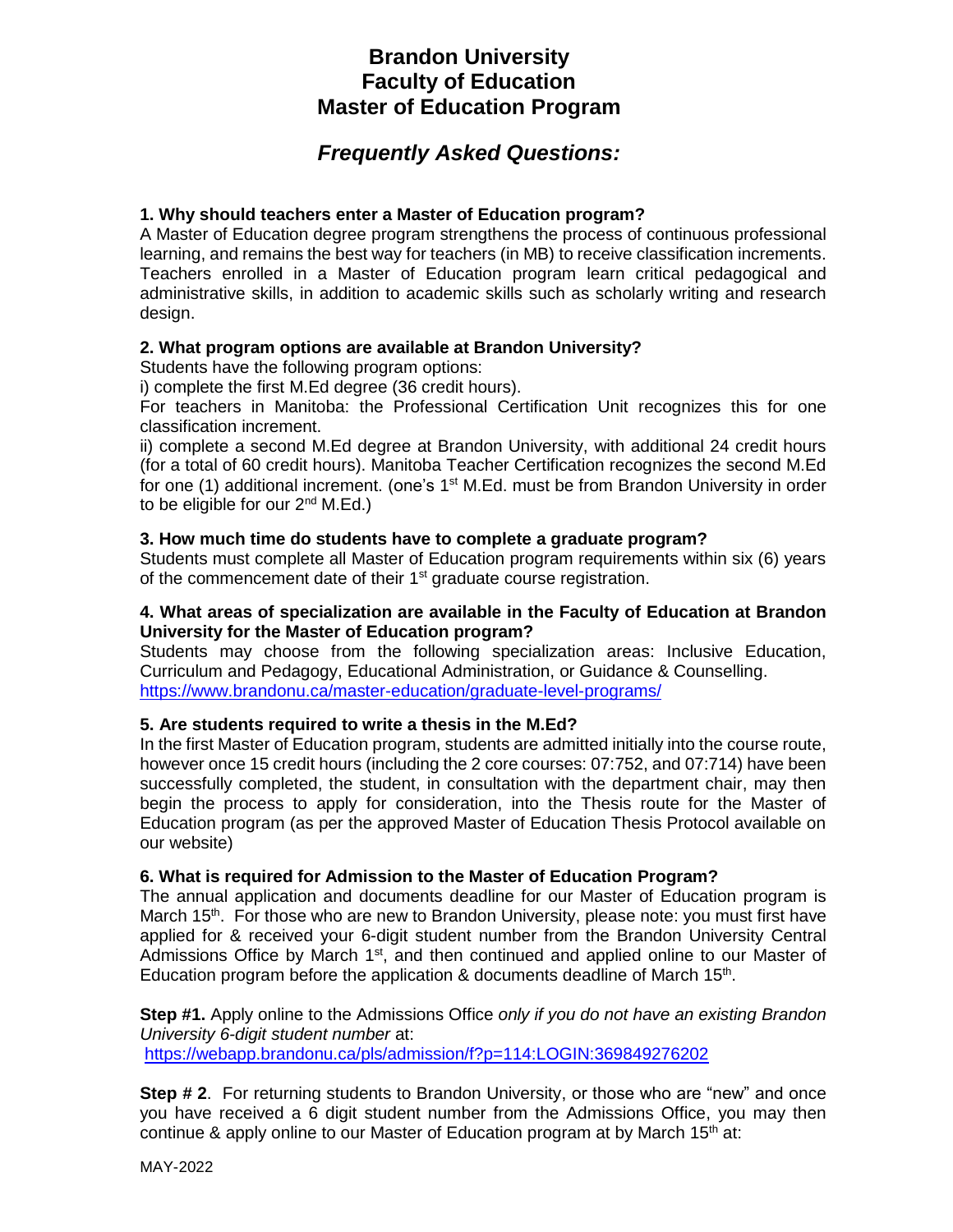#### **When completing our online Master of Education application, you will also need to scan & upload the following:**

-a copy of your valid teaching certificate.

-a letter from your employer on letterhead, verifying at least two years of teaching experience.

-an original transcript indicating a grade point average of 3.0 or higher in the B.Ed. degree. (For those that received their B.Ed. degree from Brandon University, this document will upload automatically).

-Résumé or Curriculum Vitae (CV)

-Statement of Interest and Sample of Written Work (see our application site for directions).

**M.Ed. Application Fee:** \$100.00 CDN, due at time of application to our M.Ed., or by mailing a cheque or money order directly to our office after submitting the M.Ed. application online. Please include your 6-digit student number if mailing in your payment.

**Letters of Reference**: Two letters of reference are required, attesting to candidate's ability to pursue graduate studies (one academic reference, one supervisor reference). At the time of submitting your online Master of Education application, please then send us the names and email addresses of your confirmed referees, via email

to: [facultyedgrad@brandonu.ca](mailto:facultyedgrad@brandonu.ca) . Our Graduate Studies Office will then forward the confidential reference form directly to each named referee to complete and return via email. In your email to our Graduate Studies office, please be sure to include your full name, 6-digit student number, and the area of specialization that you are applying into.

Please visit our website, for program information, online Master of Education application information, etc. at:

<https://www.brandonu.ca/master-education/admissions/>

#### **7. Can students transfer previous course work into the M.Ed.?**

Students may be eligible to transfer up to a maximum of 6 credit hours of "extra" graduate level course work from another university, providing the courses are current (within 6 years), have not been used for credit towards a previous program, are recognized for Brandon University graduate level course equivalency, and approved for credit within the student's program of study.

#### **8. What are the current tuition costs / application fee(s) at Brandon University?**

Please visit the registration guide website for current tuition schedules at: <https://www.brandonu.ca/registration/>

For all students: in addition, a \$350.00 fee is charged annually per student, where applicable, for the BUSU Health and Dental insurance. Contact the B.U.S.U. (Brandon University Student Union) office at 877-469-2509 for information about insurance or for information on their annual "opt-out" or "opt-in" process.

## **9. Health Insurance for "International" Students only:**

 International students: Please refer to the following website for Health Insurance information: [https://www.brandonu.ca/international-activities/information-for-international](https://www.brandonu.ca/international-activities/information-for-international-students/health-insurance/)[students/health-insurance/](https://www.brandonu.ca/international-activities/information-for-international-students/health-insurance/)